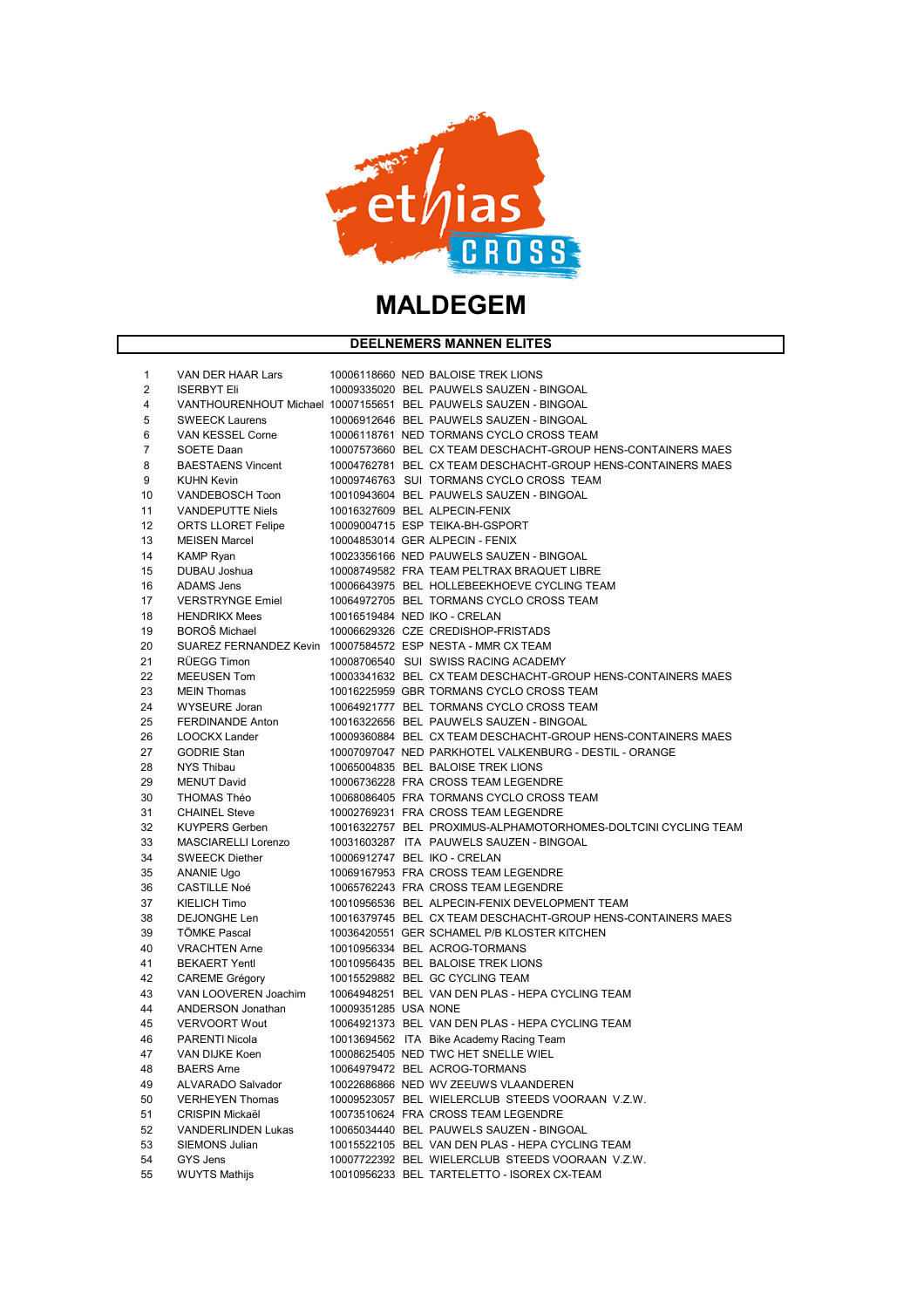| 56 | DE VRIEND Mathias                                         |                             | 10065043231 BEL KON. VC 'T MEETJESLAND - KNESSELARE |
|----|-----------------------------------------------------------|-----------------------------|-----------------------------------------------------|
| 57 | DEBRUYNE Jaro                                             |                             | 10065040908 BEL ELBOKA CYCLING TEAM                 |
| 58 | DE SCHUYTER Tim                                           | 10009850029 BEL Individueel |                                                     |
| 59 | <b>GEERAERTS Ferre</b>                                    |                             | 10077450743 BEL YOUNG CYCLING TALENT D&D            |
| 60 | <b>DIAS Niels</b>                                         |                             | 10065029083 BEL KON. VC 'T MEETJESLAND - KNESSELARE |
| 61 | VAN COMPERNOLLE Kennetr 10003400034 BEL ASFRA RACING TEAM |                             |                                                     |
| 62 | VAN DER VLEUTEN Lukas                                     |                             | 10064989980 NED CYCLING VLIJTINGEN                  |
| 63 | <b>JANSSEN Wout</b>                                       |                             | 10064972095 BEL HOLLEBEEKHOEVE CYCLING TEAM         |
| 64 | <b>POTTER James</b>                                       |                             | 10022789829 NED UWTC DE VOLHARDING                  |
| 65 | <b>HOOIVELD Mike</b>                                      |                             | 10022768106 NED (MTB NOORDWEST) B-M CYCLOCROSSTEAM  |
| 66 | <b>CLARYSSE Elio</b>                                      |                             | 10065000589 BEL TEAM ATOM 6                         |
| 67 | ROELANDT Kenny                                            |                             | 10015530791 BEL CYCLING TEAM HOUTLAND-WESTKUST      |
| 68 | <b>SCHMID Silas</b>                                       |                             | 10123085506 SUI RSC Aarental Münsingen              |
| 69 | UYTDEWILLIGEN Ingmar                                      |                             | 10008892052 BEL TARTELETTO - ISOREX CX-TEAM         |
| 70 | D'HOLLANDER Senne                                         |                             | 10064985132 BEL ACROG-TORMANS                       |
| 71 | ALDERWEIRELD Robin                                        |                             | 10009859123 BEL TEAM ATOM 6                         |
| 72 | DE SMET Thibaut                                           |                             | 10015481281 BEL DOVY KEUKENS - FCC                  |
|    |                                                           |                             |                                                     |

## DEELNEMERS VROUWEN ELITES

| $\overline{2}$ | <b>CANT Sanne</b>                                           | 10003293940 BEL IKO-CRELAN     |                                                       |
|----------------|-------------------------------------------------------------|--------------------------------|-------------------------------------------------------|
| 5              | <b>WORST Annemarie</b>                                      | 10008082912 NED 777            |                                                       |
| 8              | <b>BAKKER Manon</b>                                         | 10009521643 NED IKO - CRELAN   |                                                       |
| 9              | <b>FRANCK Alicia</b>                                        |                                | 10008128984 BEL PROXIMUS - ALPHAMOTORHOMES - DOLTCINI |
| 10             | VAN ALPHEN Aniek                                            | 10015541303 NED 777            |                                                       |
| 11             | NORBERT RIBEROLLE Marior 10026268388 BEL STARCASINO CX TEAM |                                |                                                       |
| 12             | <b>BACKSTEDT Zoe</b>                                        |                                | 10054258447 GBR TORMANS-ACROG                         |
| 13             | <b>VERHOEVEN Suzanne</b>                                    |                                | 10010611780 BEL VONDELMOLEN-DE CEUSTER CT             |
| 14             | <b>SCHREIBER Marie</b>                                      |                                | 10034998489 LUX ACROG TORMANS                         |
| 15             | VAN LOY Ellen                                               |                                | 10007053496 BEL VONDELMOLEN-DE CEUSTER CT             |
| 16             | KAY Anna                                                    |                                | 10015470672 GBR STARCASINO CX TEAM                    |
| 17             | <b>VERDONSCHOT Laura</b>                                    |                                | 10009126266 BEL VONDELMOLEN-DE CEUSTER CT             |
| 18             | <b>TRUYEN Marthe</b>                                        | 10011026759 BEL IKO - CRELAN   |                                                       |
| 20             | <b>GARIBOLDI Rebecca</b>                                    | 10009420704 ITA                |                                                       |
| 21             | PEETERS Jinse                                               |                                | 10011141442 BEL PROXIMUS - ALPHAMOTORHOMES - DOLTCINI |
| 22             | VANDERBEKEN Joyce                                           | 10003289694 BEL BIKE-ADVICE CT |                                                       |
| 23             | VERHESTRAETEN Karen                                         | 10005767541 BEL IKO - CRELAN   |                                                       |
| 24             | <b>VANICKOVA Tereza</b>                                     |                                | 10023478226 CZE BRILON RACING TEAM                    |
| 25             | <b>KAPTHEIJNS Maud</b>                                      |                                | 10009484863 NED *DESCHACHT-GROUP HENS-CONTAINERS MAES |
| 26             | <b>BROUWERS Julie</b>                                       |                                | 10065009885 BEL VONDELMOLEN-DE CEUSTER CT             |
| 27             | <b>BASTIAENSSEN Fauve</b>                                   |                                | 10107445567 BEL PISSEI - GROEP T.O.M.                 |
| 28             | <b>NOMDEN</b> Isa                                           |                                | 10023368694 NED HANZERENNERS ZWOLLE                   |
| 29             | DOBBELAERE Jana                                             |                                | 10010618349 BEL STARCASINO CX TEAM                    |
| 30             | COOGAN CISEK Corey                                          |                                | 10100048006 USA VELOREVOLUTION WPCYCLES               |
| 31             | <b>KLEIN Isabelle</b>                                       |                                | 10007951253 LUX CT Toproad Roeserbann                 |
| 32             | <b>SELS Loes</b>                                            |                                | 10002932111 BEL PROXIMUS - ALPHAMOTORHOMES - DOLTCINI |
| 33             | <b>BARTHELS Maïté</b>                                       |                                | 10084449901 LUX LP07 SCHIFFLANGE                      |
| 34             | <b>ARENSMAN Allison</b>                                     |                                | 10008994207 USA VELO REVOLUTION-WPCYCLES              |
| 35             | <b>GOOSSENS Veerle</b>                                      |                                | 10007177980 NED WV DE JONGE RENNER OOSTERHOUT         |
| 36             | <b>GORT Femke</b>                                           |                                | 10022774368 NED BNS TECHNICS-GROUP T.O.M.             |
| 37             | <b>GEOGHEGAN Michelle</b>                                   |                                | 10007135645 IRL VELOREVOLUTION-WPCYCLES               |
| 38             | DE KEERSMAEKER Audrey                                       |                                | 10116697549 BEL STARCASINO CX TEAM                    |
| 39             | VAN WATERSCHOOT Famke 10079467333 NED BIKE-ADVICE CT        |                                |                                                       |
| 40             | DELCOMMUNE Juline                                           |                                | 10078333140 BEL TEAM OFF ROAD WILINK-BRUSSELS CYCLING |
| 41             | <b>REIJNHOUT Rosita</b>                                     | 10022869954 NED RESTORE CT     |                                                       |
| 42             | VAN DEN EEDE Chloë                                          |                                | 10065048079 BEL PROXIMUS-ALPHAMOTORHOMES-DOLTCINI CT  |
| 43             | DE BRUYNE Meg                                               |                                | 10009112526 BEL PROXIMUS-ALPHAMOTORHOMES-DOLTCINI CT  |
| 44             | ZWAENEPOEL Tessa                                            |                                | 10064952594 BEL PROXIMUS - ALPHAMOTORHOMES - DOLTCINI |
| 45             | PERRYMAN Amy                                                |                                | 10023876431 GBR Montezuma's Race Team                 |
| 46             | DE BRUYCKERE Xenna                                          |                                | 10065096983 BEL PROXIMUS-ALPHAMOTORHOMES-DOLTCINI CT  |
| 47             | <b>DEFOUR Lara</b>                                          |                                | 10015518364 BEL MULTUM ACCOUNTANTS LADIES CT          |
| 48             | VAN DE STEENE Kim                                           |                                | 10007952566 BEL NEVER GIVE UP BY JOLIEN VERSCHUEREN   |
| 49             | <b>VERSCHUEREN Jolisa</b>                                   |                                | 10099614536 BEL NEVER GIVE UP BY JOLIEN VERSCHUEREN   |
| 50             | <b>BAELE Lotte</b>                                          |                                | 10075241567 BEL C.T. KEUKENS BUYSSE KNESSELARE VZW    |
| 51             | <b>DHONT Kiona</b>                                          |                                | 10065011101 BEL VONDELMOLEN-DE CEUSTER CT             |
| 52             | <b>VERMEIREN Tinne</b>                                      |                                | 10015580406 BEL PISSEI - GROUP T.O.M.                 |
| 53             | <b>BLANCHAERT Jo</b>                                        | 10016352766 BEL Individueel    |                                                       |
| 54             | <b>CASSIERS Cato</b>                                        |                                | 10113894653 BEL STARCASINO CX TEAM                    |
| 55             | <b>VANDENBULCKE Jesse</b>                                   |                                | 10008884170 BEL LE COL - WAHOO                        |
| 56             | DE VOS Nele                                                 |                                | 10065452752 BEL NEVER GIVE UP BY JOLIEN VERSCHUEREN   |
| 57             | POLFLIET Alana                                              |                                | 10115279834 BEL CYCLOCROSS TEAM MJ WOOD               |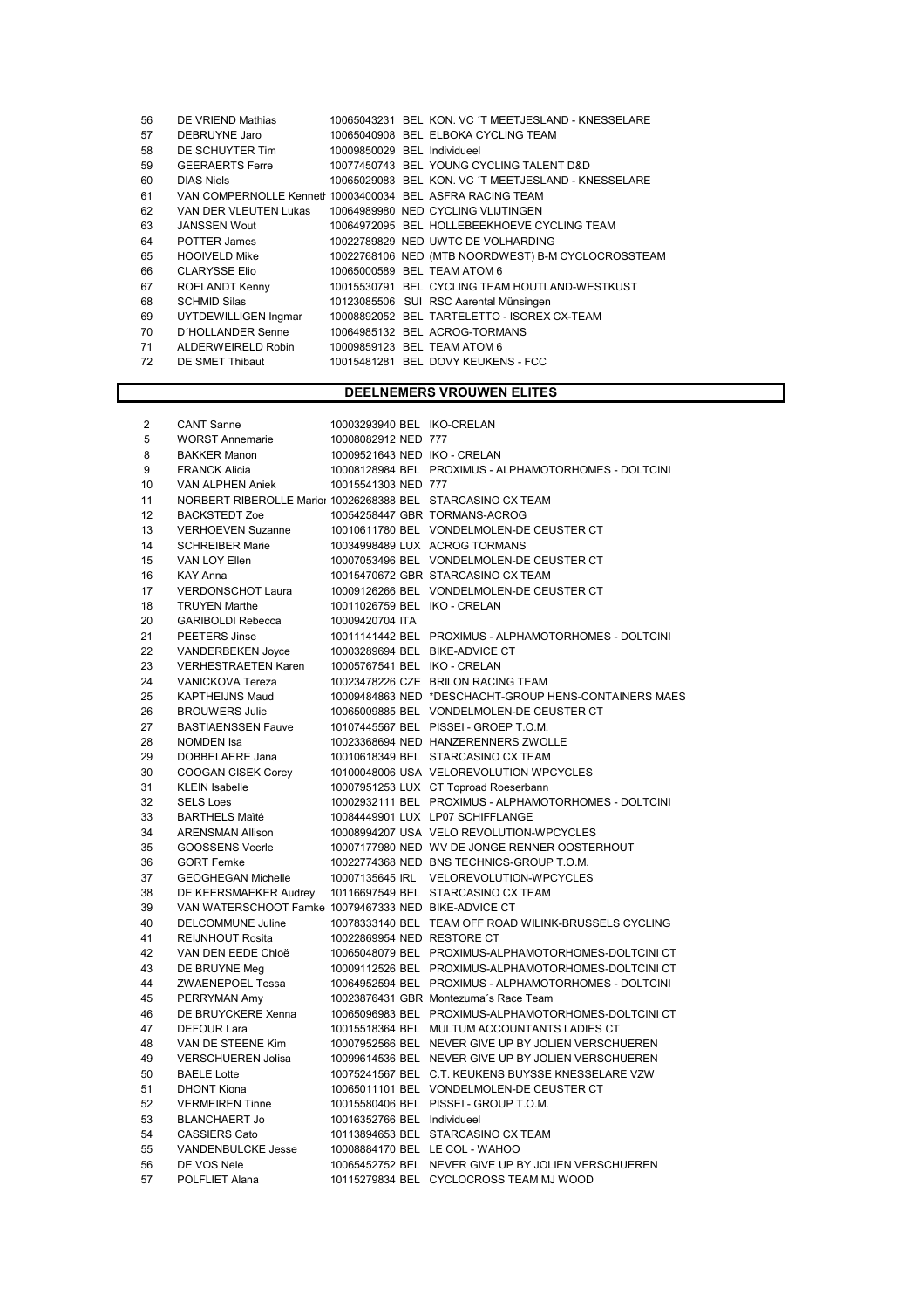| 58  | DE CUYPER Emily            | 10098755983 BEL Individueel |                                                               |
|-----|----------------------------|-----------------------------|---------------------------------------------------------------|
| -59 | <b>GREENHALGH Laura</b>    |                             | 10011060408 GBR VELOREVOLUTION-WPCYCLES                       |
| 60  | <b>COMMISSARIS Caren</b>   |                             | 10009487186 BEL BINGOAL CASINO - CHEVALMEIRE - VAN EYCK SPORT |
| -61 | <b>HARINCK Tiger-Lil</b>   |                             | 10064993216 BEL CYCLOCROSS TEAM MJ WOOD                       |
| 62  | <b>BREUGELMANS Rosanne</b> |                             | 10117949758 BEL PISSEI - GROEP T.O.M.                         |
| 63  | <b>MULDER Mascha</b>       |                             | 10011381619 NED PROXIMUS - ALPHAMOTORHOMES - DOLTCINI CT      |
| 64  | MAES Shana                 |                             | 10007952465 BEL TORMANS CYCLO CROSS TEAM                      |
|     |                            |                             |                                                               |

#### DEELNEMERS MANNEN JUNIORES

| 1              | <b>VANDENBERGHE Viktor</b> |                             | 10087960489 BEL BERT CONTAINERS - DOLTCINI               |
|----------------|----------------------------|-----------------------------|----------------------------------------------------------|
| $\overline{2}$ | DE MOYER Kenay             |                             | 10065066065 BEL ACROG-TORMANS                            |
| 3              | DE BRUYCKERE Kay           |                             | 10065053638 BEL BERT CONTAINERS - DOLTCINI               |
| 4              | <b>KUSCHLA Silas</b>       | 10036400848 GER WAC TEAM    |                                                          |
| $\mathbf 5$    | <b>GEVAERT Miles</b>       |                             | 10065066671 BEL TOMABEL-INOFEC CYCLINGTEAM               |
| 6              | <b>BAUWENS Senne</b>       |                             | 10065060409 BEL ACROG-TORMANS                            |
| $\overline{7}$ | VAN DEN BOER Seppe         |                             | 10085981790 BEL AA DRINK YOUNG LIONS                     |
| 8              | <b>GEUDENS Robbe</b>       |                             | 10065047675 BEL ACROG-TORMANS                            |
| 9              | MARCHAND Robbe             |                             | 10089840976 BEL CYCLOCROSS TEAM MJ WOOD                  |
| 10             | VAN DEN BERGH Toon         |                             | 10065075159 BEL AA DRINK YOUNG LIONS                     |
| 11             | POELVOORDE Tars            |                             | 10088506925 BEL TRUST MTB TEAM VZW                       |
| 12             | VANHOUDT Yenthe            |                             | 10064791334 BEL OPTIMUS-ARGENTACT                        |
| 13             | <b>JACOBS Rune</b>         |                             | 10065073038 BEL VAN MOER LOGISTICSCT                     |
| 14             | D'HOUST Yani               |                             | 10065052123 BEL CYCLOCROSS TEAM MJ WOOD                  |
| 15             | <b>MOREELS Kilian</b>      |                             | 10065067580 BEL AA DRINK YOUNG LIONS                     |
| 16             | <b>WILLEKENS Rob</b>       |                             | 10086194483 BEL ACROG-TORMANS                            |
| 17             | DHONDT Ibe                 |                             | 10065100118 BEL BIKE-ADVICECT                            |
| 18             | DE NEVE Hannes             |                             | 10078045473 BEL KON, VC 'T MEETJESLAND - KNESSELARE      |
| 19             | <b>LENAERS Milan</b>       |                             | 10065058890 BEL CT LUC WALLAYS - JONGE RENNERS ROESELARE |
| 20             | <b>MAERTENS Yoran</b>      |                             | 10065113959 BEL WIELERCLUB "ONDER ONS - PARIKE" VZW      |
| 21             | <b>DE CLERCQ Arne</b>      |                             | 10065059395 BEL ASFRA RACING TEAM                        |
| 22             | OP DE BEECK Brent          |                             | 10071309633 BEL YOUNG CYCLING TALENT D&D                 |
| 23             | LONGUEVILLE Nicolas        |                             | 10065070412 BEL C.T. KEUKENS BUYSSE KNESSELARE VZW       |
| 24             | VAN DE SOMPEL Jori         |                             | 10065051921 BEL MAES CT GLABBEEK                         |
| 25             | GOOSSENS Kyan              | 10076737387 BEL Individueel |                                                          |
| 26             | <b>GABRIELS Jasper</b>     |                             | 10023175102 BEL TEAM KEMPEN                              |
| 27             | <b>VERSTRAETE Rune</b>     |                             | 10065109616 BEL C.T. KEUKENS BUYSSE KNESSELARE VZW       |
| 28             | <b>HARIG Tim</b>           |                             | 10051802630 GER RV Freiweg Serrig/ Team BEACON-LAWI      |
| 29             | <b>CASTELEYN Chaunes</b>   |                             | 10065104663 BEL CYCLOCROSS TEAM MJ WOOD                  |
| 30             | <b>CREMMERY Flor</b>       |                             | 10065100724 BEL CYCLING TEAM HOUTLAND-WESTKUST           |
| 31             | <b>DIERICK Romain</b>      |                             | 10065101330 BEL AVIA-RUDYCOCT                            |
| 32             | VAN STEIJN Beau            | 10087641302 NED UWTC        |                                                          |
| 33             | <b>HEIRBAUT Toon</b>       |                             | 10065094256 BEL BERT CONTAINERS - DOLTCINI               |
| 34             | <b>THEUNISSE Arthur</b>    |                             | 10065113252 BEL KVC NOORDZEEMEEUW                        |
| 35             | PRESTAGE Sebastian         |                             | 10065079809 BEL DEBONDT VERANDASCT                       |
| 36             | <b>BLANCKE Siebe</b>       |                             | 10065054749 BEL KON. VC 'T MEETJESLAND - KNESSELARE      |
| 37             | DE GROOTE Loïc             |                             | 10065078492 BEL WIELERCLUB "ONDER ONS - PARIKE" VZW      |
| 38             | <b>DEVOET Theo</b>         |                             | 10065066873 BEL ECO CYCLING                              |
| 39             | <b>LEMAN Seppe</b>         |                             | 10113697623 BEL VZW WP DE MOLENSPURTERS MEULEBEKE        |
| 40             | <b>ANTHEUNIS Siebren</b>   |                             | 10065106481 BEL VAN MOER LOGISTICSCT                     |
| 41             | <b>WOUTERS Jelle</b>       |                             | 10065102138 BEL TEAM KEMPEN                              |
| 42             | DE BACKER Arthur           |                             | 10065051618 BEL SMART CYCLING DOLTCINI GEN Z             |
| 43             | JOIJE Joppe                |                             | 10076682221 BEL TOMABEL-INOFEC CYCLINGTEAM               |

#### DEELNEMERS 2e JAARS NIEUWELINGEN

| 1                 | VANHOUDT Yoren           |                              | 10065141039 BEL OPTIMUS-ARGENTA CYCLING TEAM                    |
|-------------------|--------------------------|------------------------------|-----------------------------------------------------------------|
| $\overline{2}$    | <b>CRIEL Merlijn</b>     | 10087513986 BEL Individueel  |                                                                 |
| 3                 | <b>MARTENS Robbe</b>     |                              | 10074187806 BEL ACLAGRO MTB TEAM                                |
| 4                 | <b>DEFOOR Sander</b>     |                              | 10065148416 BEL C.T. KEUKENS BUYSSE KNESSELARE VZW              |
| 5                 | LONGUEVILLE Olivier      |                              | 10065158520 BEL C.T. KEUKENS BUYSSE KNESSELARE VZW              |
| $\,6$             | <b>DECKERS Toon</b>      | 10072053705 BEL WAC TEAM VZW |                                                                 |
|                   | VAN DEN BULCK Kobe       | 10072598925 BEL WAC TEAM VZW |                                                                 |
| 8                 | RAMOUDT Legolas          |                              | 10083978338 BEL CYCLOCROSS TEAM MJ WOOD                         |
| 9                 | VANCOMPERNOLLE Tibo      |                              | 10065134470 BEL BERT CONTAINERS - DOLTCINI                      |
| 10                | D'HONDT Lars             |                              | 10065144170 BEL CT LUC WALLAYS - JONGE RENNERS ROESELARE        |
| 11                | VAN TICHELT Lennert      |                              | 10065140029 BEL AVIA-RUDYCO CYCLING TEAM                        |
| $12 \overline{ }$ | ALLAER Thorben           |                              | 10065147709 BEL BERT CONTAINERS - DOLTCINI                      |
| 13                | <b>COOPMAN Kjell</b>     |                              | 10086364336 BEL AA DRINK YOUNG LIONS                            |
| 14                |                          |                              | VAN DEN MEERSSCHE Lomn 10065142756 BEL AVIA-RUDYCO CYCLING TEAM |
| 15                | <b>GALLE Mika</b>        | 10065164176 BEL ECO CYCLING  |                                                                 |
| 16                | MASCIARELLI Stefano      |                              | 10031603388 ITA TEAM MASCIARELLI                                |
| 17                | <b>ARYS Matisse</b>      |                              | 10065138211 BEL KVC NOORDZEEMEEUW                               |
| 18                | VAN BRUWAENE Emiel       |                              | 10065133561 BEL TOMABEL-INOFEC CYCLINGTEAM                      |
| 19                | <b>DRIES Tjalle</b>      | 10065149022 BEL TEAM KEMPEN  |                                                                 |
| 20                | <b>VANCOILLIE Casper</b> |                              | 10119974432 BEL MAISON SAINT- GERMAIN - DAVACOL                 |
| 21                | BODEREZ Lars             |                              | 10065131036 BEL CT LUC WALLAYS - JONGE RENNERS ROESELARE        |
| 22                | <b>VANBINST Hendrik</b>  |                              | 10106783442 BEL AA DRINK YOUNG LIONS                            |